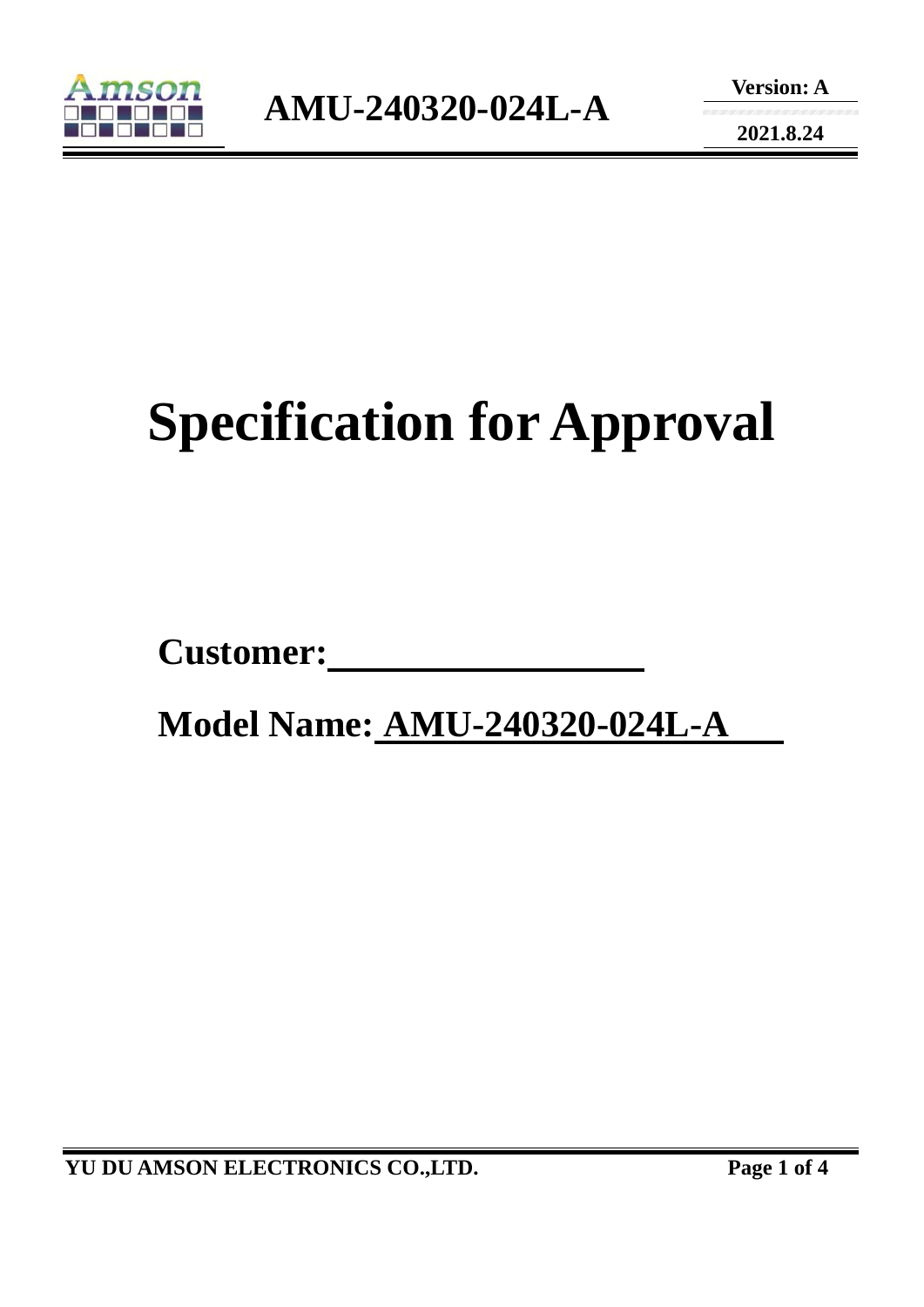

## **AMU-240320-024L-A**

**Version: A** 

**2021.8.24** 



**YU DU AMSON ELECTRONICS CO.,LTD. Page 2 of 4**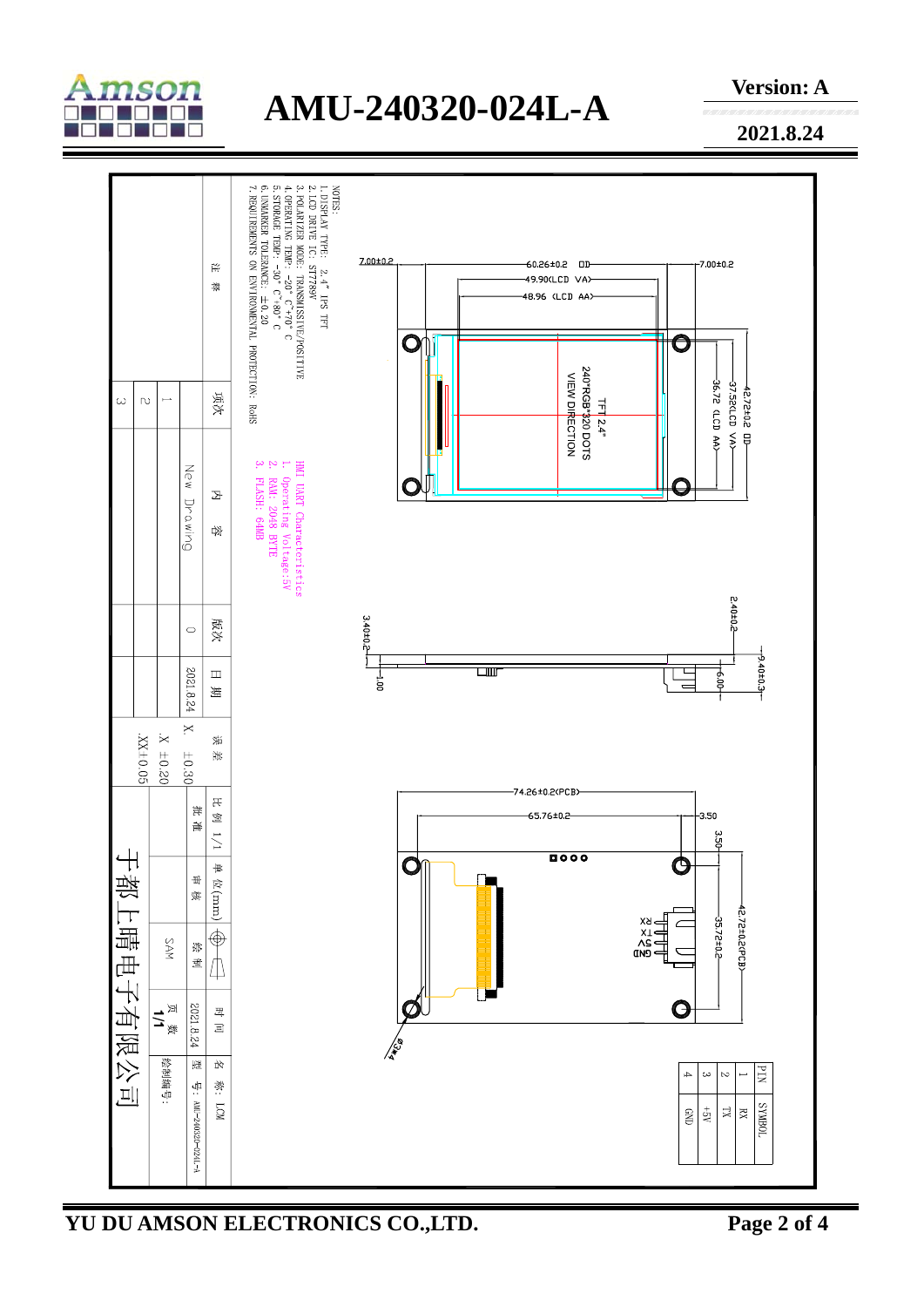

**AMU-240320-024L-A** 

**2021.8.24** 

#### ·**General Information**

| <b>ITEM</b>                | <b>STANDARD VALUES</b>   |  |  |  |
|----------------------------|--------------------------|--|--|--|
| LCD type                   | 2.4"TFT                  |  |  |  |
| colors                     | 65K (65536)              |  |  |  |
| Module size                | 74.26(L)X42.72(W)X3.4(H) |  |  |  |
| <b>TFT</b> Active area     | 48.96mm (L) ×36.72mm (W) |  |  |  |
| Dot arrangement            | $240(RGB) \times 320$    |  |  |  |
| Touch Type                 |                          |  |  |  |
| <b>Back Light</b>          | LED                      |  |  |  |
| <b>B/L</b> Life Time       | $>30,000$ h              |  |  |  |
| Luminous Intensity for LCM | 400 Cd/m2                |  |  |  |
| Weight                     | <b>TBD</b>               |  |  |  |

#### ·**DC Characteristics**

| <b>ITEM</b>           | <b>Test condition</b> | MIN  | <b>TYP</b> | <b>MAX</b> | Unit |
|-----------------------|-----------------------|------|------------|------------|------|
| <b>Supply Voltage</b> |                       | 4.75 |            |            |      |
| operating current     | $VCC=+5V,$            |      | 85         |            | mA   |
|                       | <b>SLEEP Mode</b>     |      | 20         |            | mA   |

### ·**Operating temperature,Contents of Reliability Tests**

| <b>ITEM</b>               | <b>Test condition</b> | <b>MIN</b> | TYP | <b>MAX</b> | Unit |
|---------------------------|-----------------------|------------|-----|------------|------|
| temperature operating     | 5V                    | $-20$      | 25  |            | ∽    |
| Temperature Storage       |                       | $-30$      | 25  | 85         | ∽    |
| <b>Humidity Operation</b> | $25^{\circ}$ C        | 10%        | 60% | 90%        | RH   |

#### ·**Interface parameter**

| <b>ITEM</b>               | <b>Test condition</b>                    | MIN                         | <b>TYP</b> | <b>MAX</b> | Unit |
|---------------------------|------------------------------------------|-----------------------------|------------|------------|------|
| serial baud rate          | standard                                 |                             | 115200     |            | bps  |
| Serial output level (TXD) | output $1$ , Iout=1mA                    | 3                           | 3.2        |            | V    |
|                           | output $0$ , Iout=-1mA                   |                             | 0.1        | 0.2        | V    |
| serial output level (RXD) | output $1$ , Iout=1mA                    | $\mathcal{D}_{\mathcal{L}}$ | 3.3        |            | V    |
|                           | output $0$ , Iout=-1mA                   | $-0.7$                      |            | 1.3        | V    |
| <b>UART</b> configuration | Data bits: 8, Parity: None, Stop bits: 1 |                             |            |            |      |
| Connector                 | XH-4P-2.54                               |                             |            |            |      |